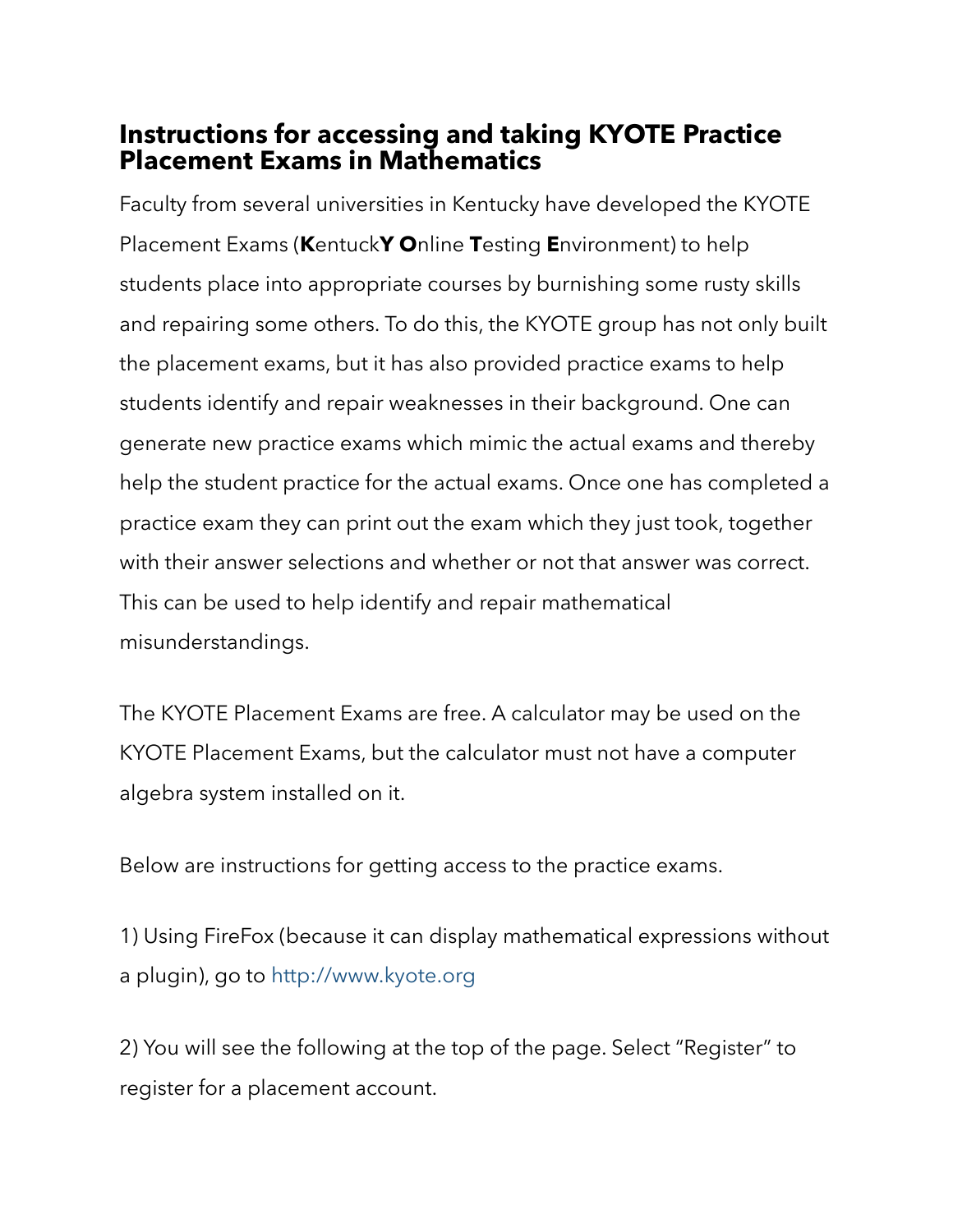### **B**KYOTE



3) Type in the requested information to register for a placement account. The email could be any email address of yours, but it does not like spaces inside or after your name. For the student number, use your MSU M-Number, but do not use the "M"; use only the numerical part. If you do not yet have an MSU M-Number, use any number you wish. The password can be anything that you can easily remember…it is not your MSU MyGate password.

# **AKYOTE**

| All fields required |                                                     |  |  |  |  |  |  |
|---------------------|-----------------------------------------------------|--|--|--|--|--|--|
|                     | <b>Create Your Light Placement Exams Account</b>    |  |  |  |  |  |  |
| Email               |                                                     |  |  |  |  |  |  |
| <b>First Name</b>   |                                                     |  |  |  |  |  |  |
| Last Name           |                                                     |  |  |  |  |  |  |
|                     | Please enter Student Number with or without dashes. |  |  |  |  |  |  |
| Student Number      |                                                     |  |  |  |  |  |  |
| <b>Password</b>     |                                                     |  |  |  |  |  |  |
| Password            |                                                     |  |  |  |  |  |  |
| Re-Type Password    |                                                     |  |  |  |  |  |  |
|                     | Create User                                         |  |  |  |  |  |  |

**Registration for a Placement Exam Account** 

4) Once registered, you will see the following at the top of the page.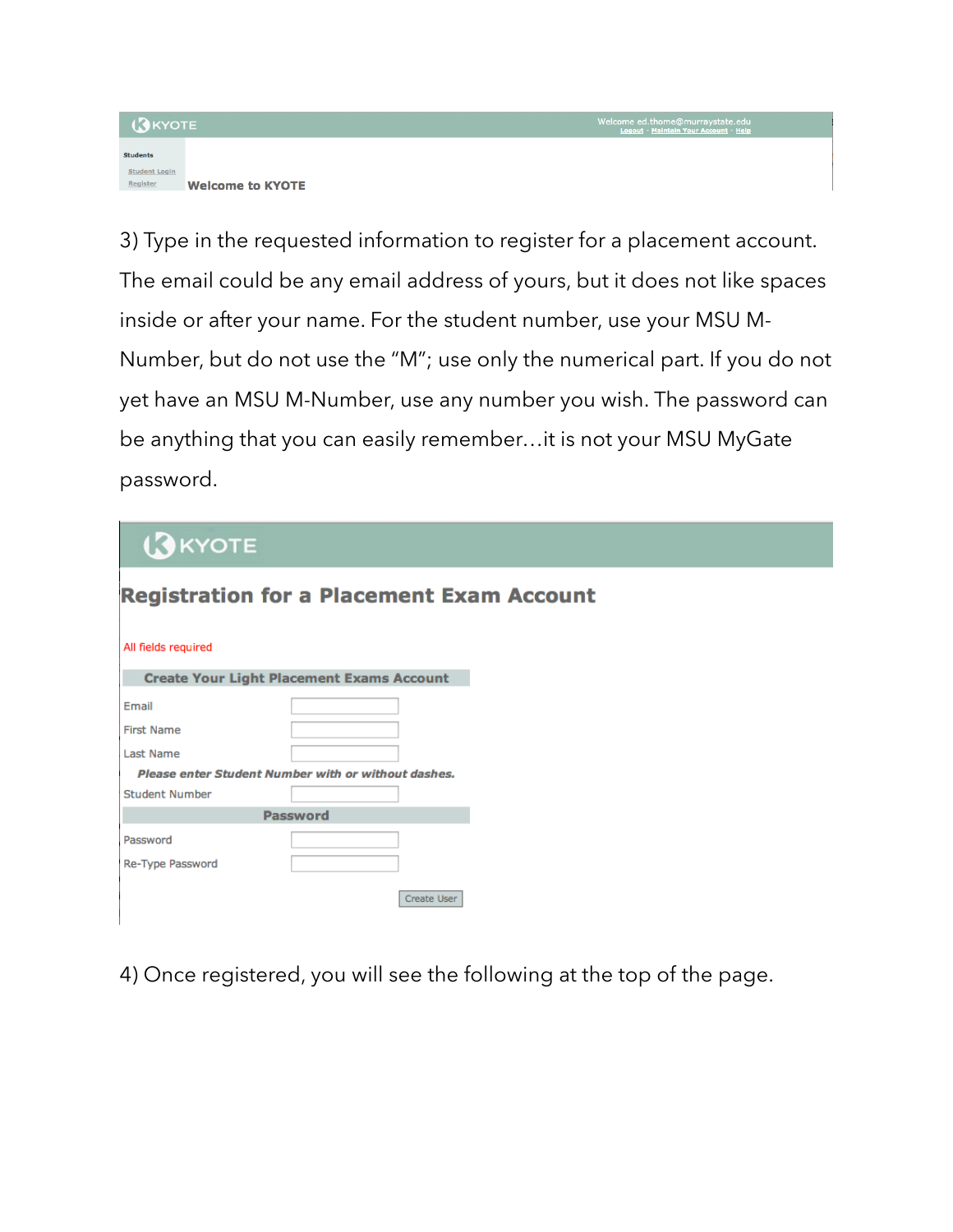## **AKYOTE**

## **Placement Examinations**

Placement Examinations are scheduled proctored on-line examinations, the results of which are shared amongst the participating schools for the purpose of placing students into In order to familiarize yourself with the placement exam interface, it is recommended that you select and try one of the practice exams. KYOTE Math College Readiness Practice  $\Rightarrow$  Start the Practice Exam

If you did not take the ACT Exam or if your Mathematics score on the ACT Exam was less than 19 or if you are majoring in a program that **does not** require College Algebra, then you will want to take the KYOTE Math College Readiness Exam. To take a practice exam for this exam, just click the button "Start the Practice Exam". If your Mathematics score on the ACT Exam is 19 or 20 and you are majoring in a program which requires College Algebra, then you will want to practice for the KYOTE College Algebra Exam. To do so, hold down on the pull-down button and select the KYOTE College Algebra Placement Exam, and *then* click the button "Start the Practice Exam". If you are majoring in a program which requires Calculus, then you might wish to practice for the KYOTE Calculus Exam, also available through the same pull-down menu.



5) At this point you will see a page with 25 or 30 small numbered squares, depending upon the practice exam you are taking.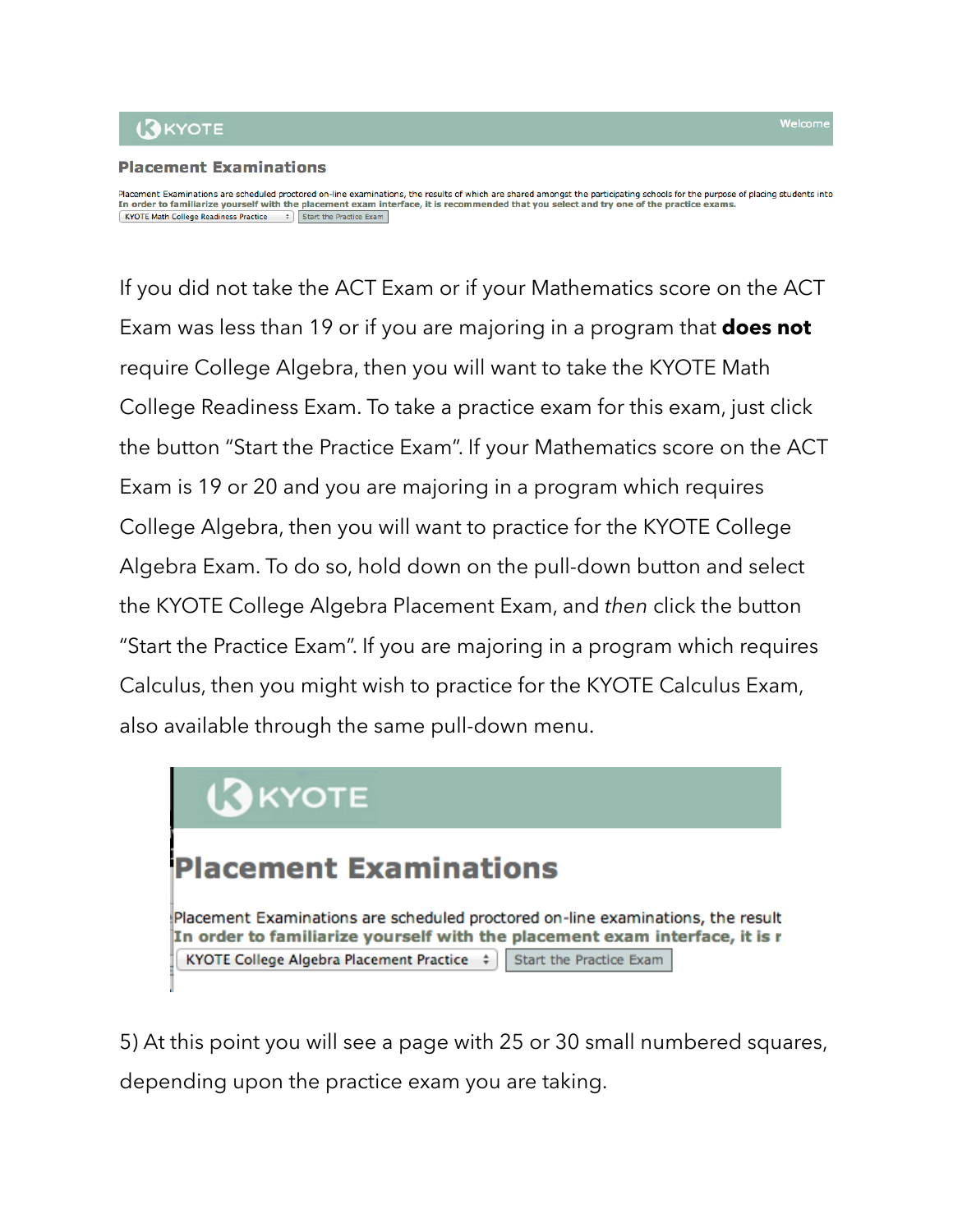#### 1 2 3 4 5 6 7 8 9 10 11 12 14 14 14 14 14 14 20 21 22 24 24 60 to Submit Button Page Text & Single Question : Save Work Clo

**KYOTE College Algebra Practice Test** 

If you click on a box, it will show you the problem that goes with that box, together with 5 possible answers. Work the problem and select an answer, at which point the box will turn yellow. You do not have to work the problems in order, and you can go back and change the answer on previously answered problems. When you are done, select "Go to Submit Button Page" and on that page, select "Submit and Record Results". Next you will see a page such as what follows. In Green are those you got correct, and the others you missed.

| <b>Elapsed Time: 0:15:55</b><br>$\Gamma$ (version: 775160477) $\cdot$<br>25 Go to Submit Button Page<br> 22 <br><b>Text &amp; Single Question</b><br><b>Next Question</b> Previous Question<br>Save Work Close Window Help<br>٠                                                      |                                     |    |    |    |                            |    |       |    |                                                             |       |                            |  |  |
|--------------------------------------------------------------------------------------------------------------------------------------------------------------------------------------------------------------------------------------------------------------------------------------|-------------------------------------|----|----|----|----------------------------|----|-------|----|-------------------------------------------------------------|-------|----------------------------|--|--|
| from the main WHS page.                                                                                                                                                                                                                                                              |                                     |    |    |    |                            |    |       |    |                                                             |       |                            |  |  |
| <b>Submit and Record Results</b>                                                                                                                                                                                                                                                     |                                     |    |    |    |                            |    |       |    |                                                             |       |                            |  |  |
|                                                                                                                                                                                                                                                                                      |                                     |    |    |    |                            |    |       |    |                                                             |       | <b>Examination Results</b> |  |  |
| Placement exam scores are based on an adjusted exam score. Your adjusted exam score for this test is 23. The number of items you an<br>If you are finished using the WHS System, please exit completely from your browser before leaving your computer. Otherwise, the next person t |                                     |    |    |    |                            |    |       |    |                                                             |       |                            |  |  |
| <b>Ouestion</b>                                                                                                                                                                                                                                                                      | O <sub>1</sub>                      | 02 | 03 | 04 | 05                         | 06 |       | 08 | Q9                                                          | 010   |                            |  |  |
| <b>Date</b>                                                                                                                                                                                                                                                                          | 06/25 06/25 06/25 06/25 06/25 06/25 |    |    |    |                            |    | 06/25 |    | 06/25                                                       | 06/25 |                            |  |  |
| <b>Tries</b>                                                                                                                                                                                                                                                                         | 1                                   |    | 1  |    | 1                          | 1  |       | 1  |                                                             | 1     |                            |  |  |
| Question Q11                                                                                                                                                                                                                                                                         |                                     |    |    |    | 12 Q13 Q14 Q15 Q16 Q17 Q18 |    |       |    | O19 I                                                       | 020   |                            |  |  |
| <b>Date</b>                                                                                                                                                                                                                                                                          |                                     |    |    |    |                            |    |       |    | 06/25 06/25 06/25 06/25 06/25 06/25 06/25 06/25 06/25 06/25 |       |                            |  |  |
| <b>Tries</b>                                                                                                                                                                                                                                                                         | 1                                   |    | м  |    | 1                          | 1  |       | 1  | 1                                                           | 1     |                            |  |  |
| Question Q21 Q22 Q23 Q24 Q25                                                                                                                                                                                                                                                         |                                     |    |    |    |                            |    |       |    |                                                             |       |                            |  |  |
| <b>Date</b>                                                                                                                                                                                                                                                                          | 06/25                               |    |    |    | 06/25 06/25 06/25          |    |       |    |                                                             |       |                            |  |  |
| <b>Tries</b>                                                                                                                                                                                                                                                                         |                                     |    |    |    |                            |    |       |    |                                                             |       |                            |  |  |

The table belows interprets results in terms of the homework standards.

6) Towards the top of the page, note the pull-down menu which says "Text and Single Question". Hold down on that menu and select "Printer Friendly Questions". For each of the questions you will see the original problem, the five choices, the answer you chose, and whether or not this